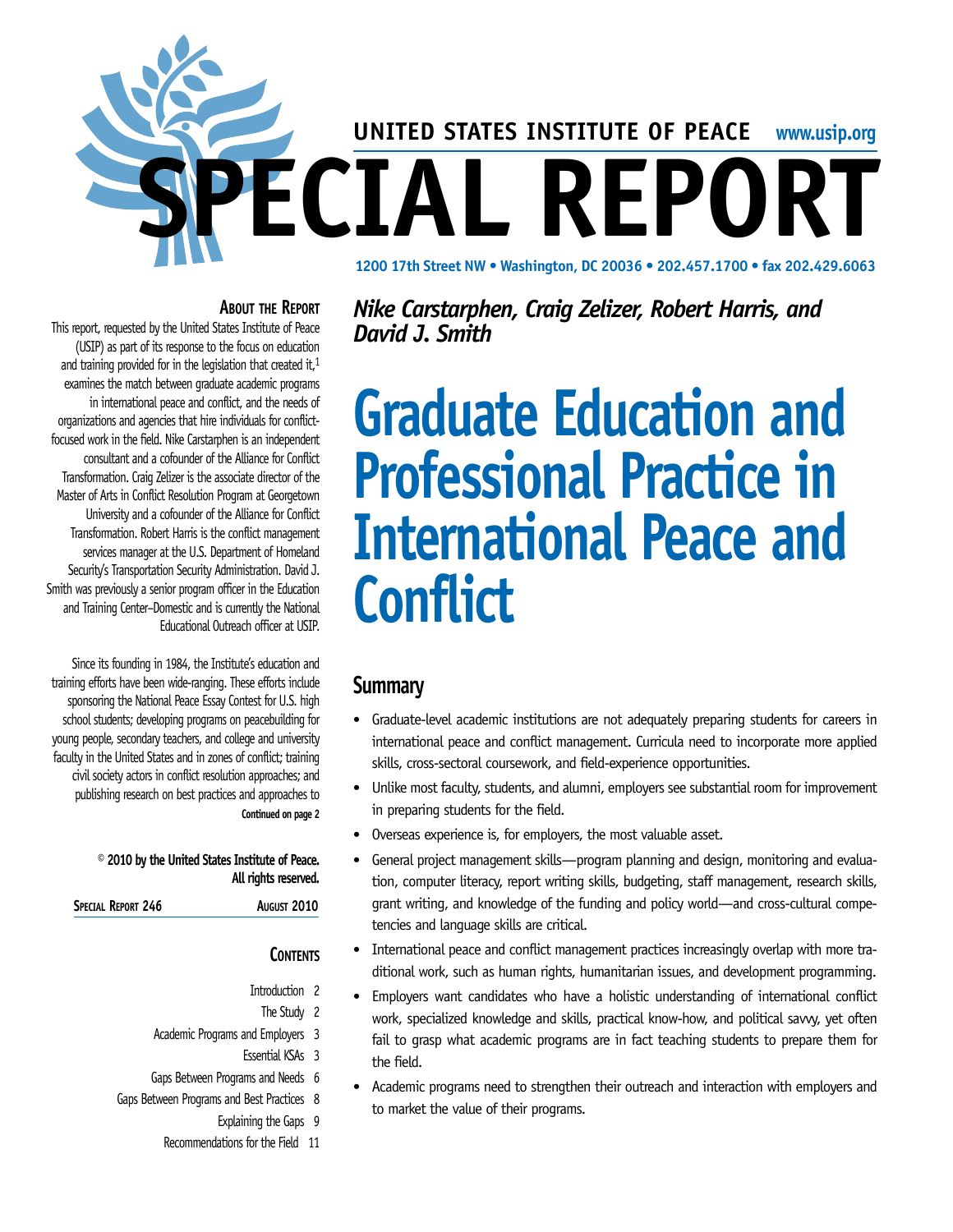#### **Continued from page 1**

teaching about peace. Recently, because of the need to improve peacebuilding practitioner training, the Institute engaged in a major effort to develop a comprehensive program in conflict management designed for professionals resulting in the establishment of the Academy for International Conflict Management and Peacebuilding.

## **About the Institute**

The United States Institute of Peace is an independent, nonpartisan institution established and funded by Congress. Its goals are to help prevent and resolve violent conflicts, promote post-conflict peacebuilding, and increase conflict management tools, capacity, and intellectual capital worldwide. The Institute does this by empowering others with knowledge, skills, and resources, as well as by its direct involvement in conflict zones around the globe.

#### **Board of Directors**

**J. Robinson West** (Chair), Chairman, PFC Energy, Washington, D.C. • **George E. Moose** (Vice Chairman), Adjunct Professor of Practice, The George Washington University, Washington, D.C. • **Anne H. Cahn**, Former Scholar in Residence, American University, Washington, D.C. • **Chester A. Crocker**, James R. Schlesinger Professor of Strategic Studies, School of Foreign Service, Georgetown University, Washington, D.C. • **Ikram U. Khan**, President, Quality Care Consultants, LLC., Las Vegas, Nev. • **Kerry Kennedy**, Human Rights Activist • **Stephen D. Krasner**, Graham H. Stuart Professor of International Relations at Stanford University • **Jeremy A. Rabkin**, Professor of Law, George Mason University, Arlington, Va. • **Judy Van Rest**, Executive Vice President, International Republican Institute, Washington, D.C. • **Nancy Zirkin**, Executive Vice President, Leadership Conference on Civil Rights

#### *Members Ex Officio*

**Michael H. Posner,** Assistant Secretary of State for Democracy, Human Rights, and Labor • **James N. Miller,**  Principal Deputy Under Secretary of Defense for Policy . **Ann E. Rondeau,** Vice Admiral, U.S. Navy; President, National Defense University • **Richard H. Solomon,**  President, United States Institute of Peace (nonvoting)

The views expressed in this report do not necessarily reflect the views of the United States Institute of Peace, which does not advocate specific policy positions.

To request permission to photocopy or reprint materials, e-mail: permissions@usip.org • To better prepare themselves for the field, recent graduates and alumni are seeking to increase their applied education, field experience, project management skills, mentoring, and career guidance.

# **Introduction**

Over the past two decades, the number of academic institutions providing education and training in international peace and conflict resolution in the United States has grown.2 Much of this development has been at the graduate level.<sup>3</sup> In the fall of 2005, to assess the current state of the field more accurately, the United States Institute of Peace commissioned the Alliance for Conflict Transformation (ACT) to study the level of academic preparation of graduate students and professionals seeking careers in the international peace and conflict field. The research explored the match between academic program offerings and the needs of the organizations and agencies that hire individuals for international conflict work. Continued contact since then with faculty, students, and employers has both extended and supported the findings. This report offers an overview of those findings, highlights existing gaps, and outlines concrete recommendations on how academic programs can better prepare students.

# **The Study**

The goal of this study was to explore the match between academic program offerings and the needs of the organizations and agencies that hire individuals for international conflict work.

Overall, career opportunities related to international peace and conflict work have increased substantially in recent years.<sup>4</sup> Positions can be grouped into two broad categories: those working in international conflicts and those working on international conflicts.<sup>5</sup> The first refers to efforts that focus on or take place in countries experiencing conflict—such as those offering humanitarian relief, providing development, or helping with democracy and governance. The second refers to efforts that directly or indirectly seek to manage, mitigate, or resolve conflicts—such as negotiating peace agreements, preventing deadly conflict, building positive relations among adversaries, and developing secure and stable societies.<sup>6</sup>

Of late, the line distinguishing these two has blurred. Organizations working in more traditional sectors—such as humanitarian assistance, governance, and public health increasingly find themselves addressing conflict directly, or at a minimum bringing a conflict-sensitive lens to their work.<sup>7</sup> Those working to prevent, manage, or resolve conflict find that they also need to address the root causes of conflicts, such as poverty and lack of political participation through civil society, which have traditionally been the domain of development organizations.

Given the growth and increasingly overlapping practices in these two areas of work, the number of graduate programs designed to prepare individuals for careers related to international peace and conflict work has also risen significantly. More programs focus specifically on training students to effectively address international conflict. In addition, many programs in other sectors—international affairs, security, public health, development—offer certificates or courses related to international peace and conflict, or both.

For the study, ACT interviewed twenty-five faculty, program administrators, and career development staff from thirteen academic programs at nine postgraduate institutions in the United States that focus on international conflict–related fields—humanitarian work, international relations and affairs, public policy, conflict resolution and analysis, foreign service, government, public health, and military officer training.8 In addition, sixty-one students and alumni from the graduate programs surveyed completed an online survey and, of those,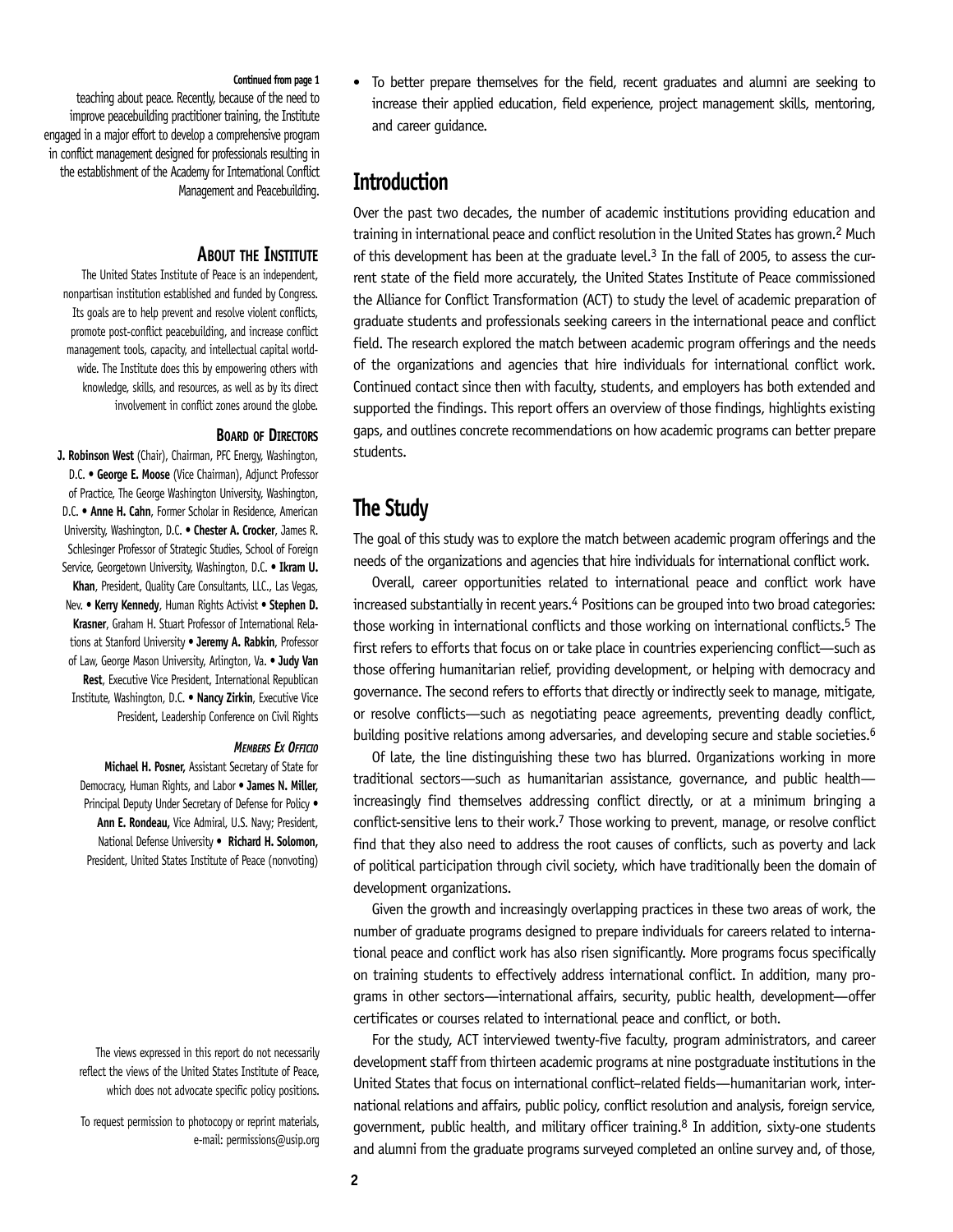fourteen were interviewed for the research. Finally, twenty-one professionals from twenty organizations that conduct work related to international conflict were also interviewed.<sup>9</sup> The majority of groups and individuals focused on humanitarian and operational work. The study was completed in November 2005.

This summary of the research highlights existing strengths and challenges and outlines concrete recommendations both for academic programs to better prepare students and for employers.

In reviewing the findings, it is important to emphasize that the study was limited to international conflict programs. Many of the identified gaps regarding critical skills and knowledge, however, would also be true for most comparable social science degrees.

# **Academic Programs and Employers**

One common feature of the programs surveyed is their aim to train students how to analyze and understand a particular problem (such as war, ethnic violence, and political instability) or set of problems within their respective fields, to teach students about the range of possible approaches to and the associated skills in addressing the problems identified (such as negotiation, mediation, peacebuilding, and economic development), and to provide students with the capacity to intervene effectively to manage, mitigate, and resolve the problem. The emphasis on theory and practice varies across programs.

Programs can be distinguished by their curricular emphasis in four general areas and how they combine these areas:

- sectors—security, political, economic, sociocultural (health and education, for instance);
- levels of analysis—intrastate (local, national), national, regional, international, and global;
- stages of conflict—prevention, escalation, violence, de-escalation, stabilization, transition, and transformation to sustainable peace; and
- approaches to intervention—military, peacekeeping, peacemaking, peacebuilding, development, diplomacy, and humanitarian operations.

The employers surveyed all carry out work related to international peace and conflict. Differences are significant, however, in the language used to describe their work, in how they conceptualize its focus, and in the degree to which they emphasize either conflict mainstreaming (that is, the integration of peace and conflict strategies within other discrete fields and across sectors and responsibilities) or stand-alone conflict resolution and peacebuilding.

# **Essential KSAs: Academic Programs Versus Employer Needs**

Academic programs across the spectrum offer many of the same knowledge, skills, and abilities—known as KSAs. The majority of differences relate to the relative emphasis placed on particular KSAs. Similarly, most employers valued the same KSAs in their employees, though differences in emphasis related to each organization's area of work were evident. Table 1 compares the five KSAs most emphasized in the graduate programs (according to faculty and staff) and those most valued among the employers. It is premature to identify a consensus on the core competencies given the lack of agreement on the core theories and skills in the academic field and the different conceptualizations of the field as practiced by employers. This report does demonstrate the KSAs identified most often and most strongly among the academic programs and employers, however.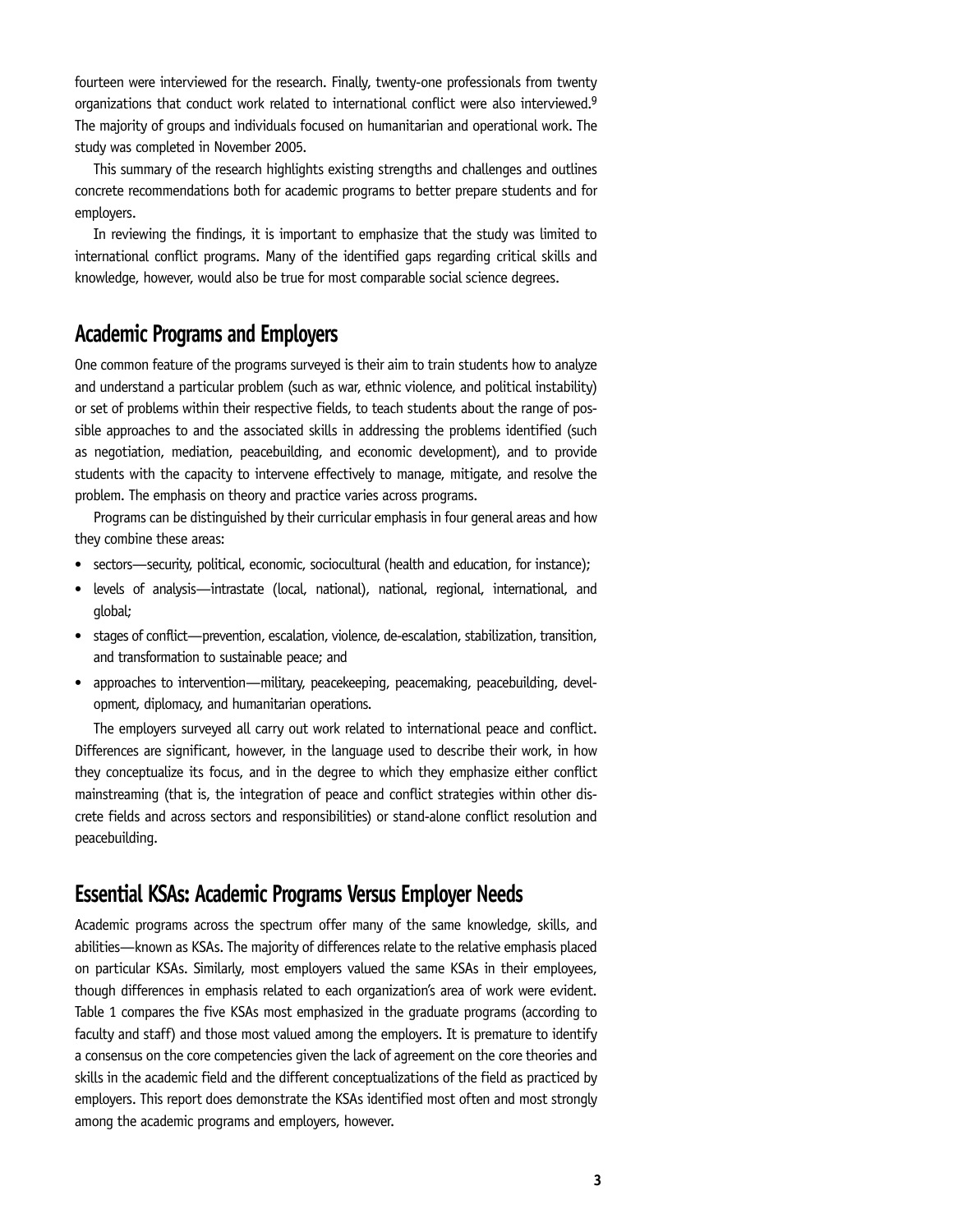| Table 1. Top Five KSAs |  |  |  |  |
|------------------------|--|--|--|--|
|------------------------|--|--|--|--|

| Rank | <b>Academic Programs</b>                                                                                                                                                                                    | <b>Employers</b>                                                                                                                      |
|------|-------------------------------------------------------------------------------------------------------------------------------------------------------------------------------------------------------------|---------------------------------------------------------------------------------------------------------------------------------------|
| 1    | Theories of conflict analysis: causes, sources,<br>and dynamics of conflict and research skills                                                                                                             | Field experience: work and internships abroad                                                                                         |
| 2    | Theories of conflict resolution: under-<br>standing approaches to intervention                                                                                                                              | Program management: program planning and design,<br>monitoring and evaluation, budgeting, and writing skills                          |
| 3    | Country- or region-specific: multicultural<br>skills, emerging foci such as evaluation, ter-<br>rorism, security and conflict, environ-<br>ment, stabilization and reconstruction                           | Country- or region-specific: multicultural and<br>language skills                                                                     |
| 4    | Political issues: human rights,<br>democracy and governance                                                                                                                                                 | Applied conflict analysis and resolution skills                                                                                       |
| 5    | Applied knowledge and skills: internships (U.S.<br>and limited international opportunities) that pro-<br>vide students with concrete work skills and prac-<br>tical knowledge of the how the field operates | Sector-specific, practical, technical expertise:<br>civil society, democracy and governance,<br>gender, civilian-military cooperation |

Not surprisingly, academic programs emphasize theory and analytical skills related to peace and conflict resolution, while employers stress the importance of field experience and program management skills as key areas. In addition, employers strongly emphasized the need for graduates to have conflict resolution skills—including facilitation, dialogue, training, and conflict resolution mainstreaming<sup>10</sup>—and applied research expertise, such as conducting assessments or evaluations that are critical in conducting successful programs. "The primary concern," one senior staff member responsible for a peacebuilding program explained, "is that people have tangible skills that provide direct benefits to field programs."

The majority of academic programs also encourage students to develop cross-sectoral and country or regional understanding in addition to conflict expertise. Specialization comes with the choice of elective courses, typically one to five across the degree programs. Some programs have designed formal specializations with suggested or recommended coursework. Other programs allow students to design their own specializations and take whatever elective courses they want (with varying degrees of faculty oversight).

Several programs reported emerging interest in terrorism, civilian-military relations, stabilization and reconstruction, disaster preparedness, and conflict (violence) prevention. In addition, all programs seek to provide at least some applied, practical skills training and field experience opportunities.

Most programs enable students to develop practical skills in at least one of several ways:

- regular coursework in a classroom setting;
- special skills-based credit and noncredit courses;
- hands-on training through practical institutes and simulations, workshops, and other activities; and
- field practice through internships, practicums, field projects, working groups, assistantships, and field work fellowships.

All programs provide opportunities for students to develop applied skills in a range of basic, advanced, and specialized knowledge and skills (see table 2).11 Basic skills courses provide training in analytical thinking and writing, and help provide a foundation in a variety of international conflict careers. Advanced or meta-skills—such as impact assessments, management skills, and negotiation—transcend particular professions and teach skills that are needed in a variety of international careers. Specialized training gives students practical and technical knowledge about the way particular organizations and industries work, specific policies and processes, and particular sectors, regions, or countries.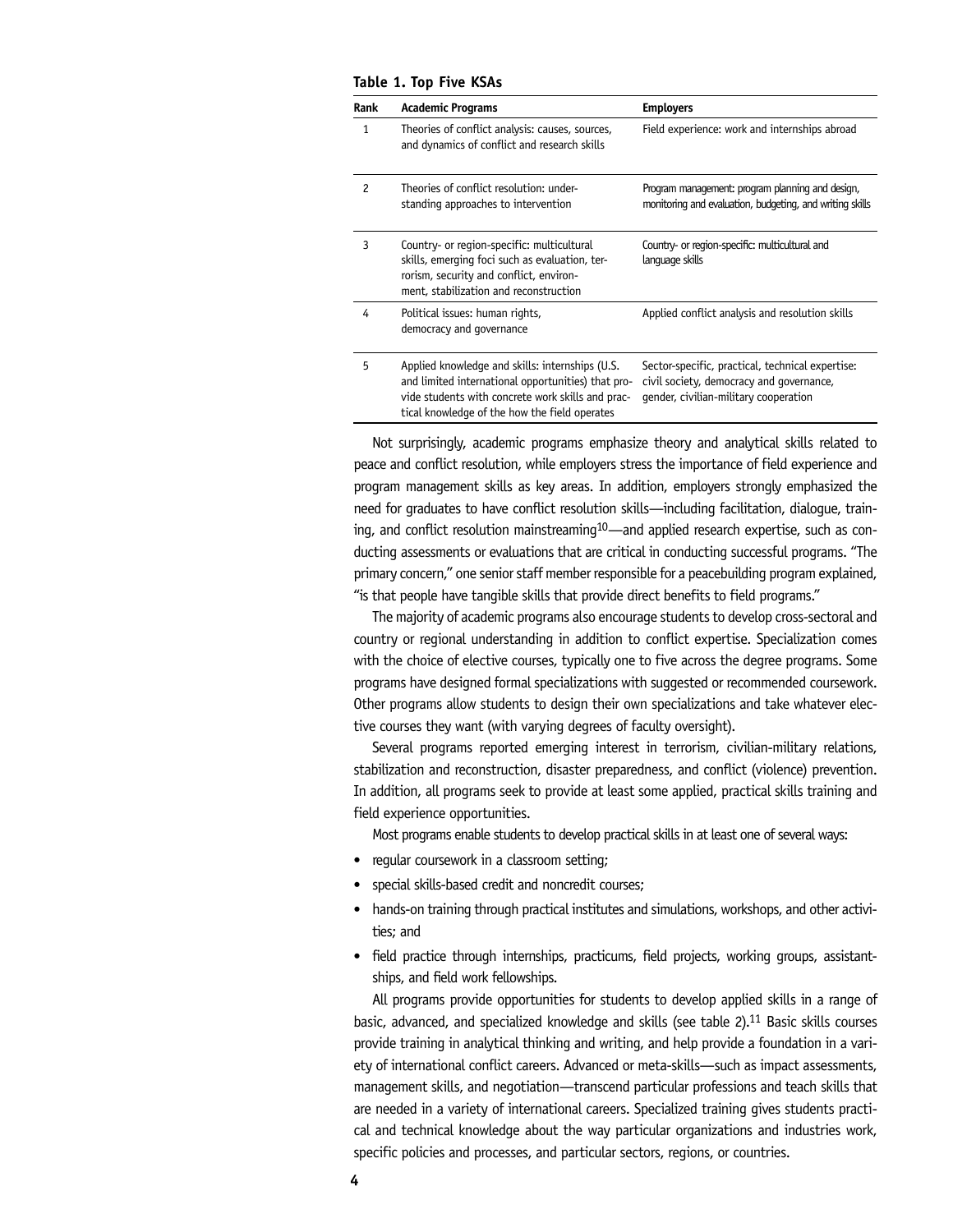| <b>Basic</b>                                                                           | <b>Advanced or Meta-Skills</b>                                                                                         | <b>Specialized</b>                                                                                                                                                                                                                                                                                                                        |
|----------------------------------------------------------------------------------------|------------------------------------------------------------------------------------------------------------------------|-------------------------------------------------------------------------------------------------------------------------------------------------------------------------------------------------------------------------------------------------------------------------------------------------------------------------------------------|
| Basic quantitative and qualitative<br>research, analysis, and measurement              | Research and analysis skills<br>for international conflict<br>(such as conflict, politi-<br>cal, or economic analysis) | Sectors and industries: U.S.<br>foreign policy, international<br>development, economics<br>and finance, security, peace<br>and conflict resolution                                                                                                                                                                                        |
| Analytical, critical thinking skills                                                   | Impact assessment (such as peace<br>and conflict impact assessment,<br>human rights impact assessment)                 | Specific topics (such as democ-<br>racy and governance, economics<br>and conflict, trade, economic<br>development, security, ter-<br>rorism, health, human rights,<br>humanitarian emergencies,<br>postconflict stability and recon-<br>struction, protracted conflicts)                                                                  |
| Writing skills (such as full reports, one-<br>page briefs, writing for nonspecialists) | Policy formulation and advocacy                                                                                        | Actors and organizations: U.S.<br>agencies (such as the United<br>States Agency for International<br>Development or the National<br>Security Council), intergovern-<br>mental agencies (such as the<br>United Nations, Organization of<br>American States, World Bank,<br>and World Trade Organization),<br>nongovernmental organizations |
| Public speaking (such as presen-<br>tations and formal briefings)                      | Leadership, teamwork, and<br>management skills                                                                         | Country-specific or<br>regional knowledge                                                                                                                                                                                                                                                                                                 |
| Budgets and financial statements                                                       | Cross-cultural competency                                                                                              | Foreign language training                                                                                                                                                                                                                                                                                                                 |
| Networking                                                                             | Process skills (such as negotia-<br>tion, mediation, and facilitation)                                                 | Program planning, implementa-<br>tion, monitoring and evaluation                                                                                                                                                                                                                                                                          |
| Ethics                                                                                 |                                                                                                                        | Technical skills (such as fundrais-<br>ing, grant, and proposal writing)                                                                                                                                                                                                                                                                  |

**Table 2. Skills Development Offered by Academic Programs**

Table 2 outlines the key areas that academic programs should cover. Few programs, however, provide opportunities for students to develop the advanced and specialized skills and many do not even adequately address the basic skills set.

### *Challenges in Gaining Field Experience*

All graduate programs recognize the need to ensure that students who want or need additional field experience get that opportunity, whether through internships, practicums, or other fieldwork. The greatest constraints are lack of funding (especially for overseas experiences) and either weak or too few relationships with practicioner organizations. Successful field experience generally requires that academic programs form partnerships with organizations, which helps students build long-term relationships rather than one-off short-term internships. For example, an academic program might develop a relationship with a practitioner organization that include one or more of the following activities: regular placement of student interns each year, guest visits and lectures by practitioners, having students and faculty address issues related to field practice in classes, and providing fellowships for students to conduct in-depth field research on related topics.

Students who want to do direct intervention work—such as facilitation, negotiation, or mediation—will find some opportunities in the field, though far more of these are available in domestic than in international settings. University, community, or courts-based programs are the most typical. Many of the students and alumni surveyed in this research, however, said that they had few such opportunities and wanted more. Academic programs can provide students with increased opportunities by starting dialogue and conflict programs to address issues both on their campuses and in surrounding communities, and by developing

*The greatest constraints are lack of funding . . . and either weak or too few relationships with practitioner organizations.*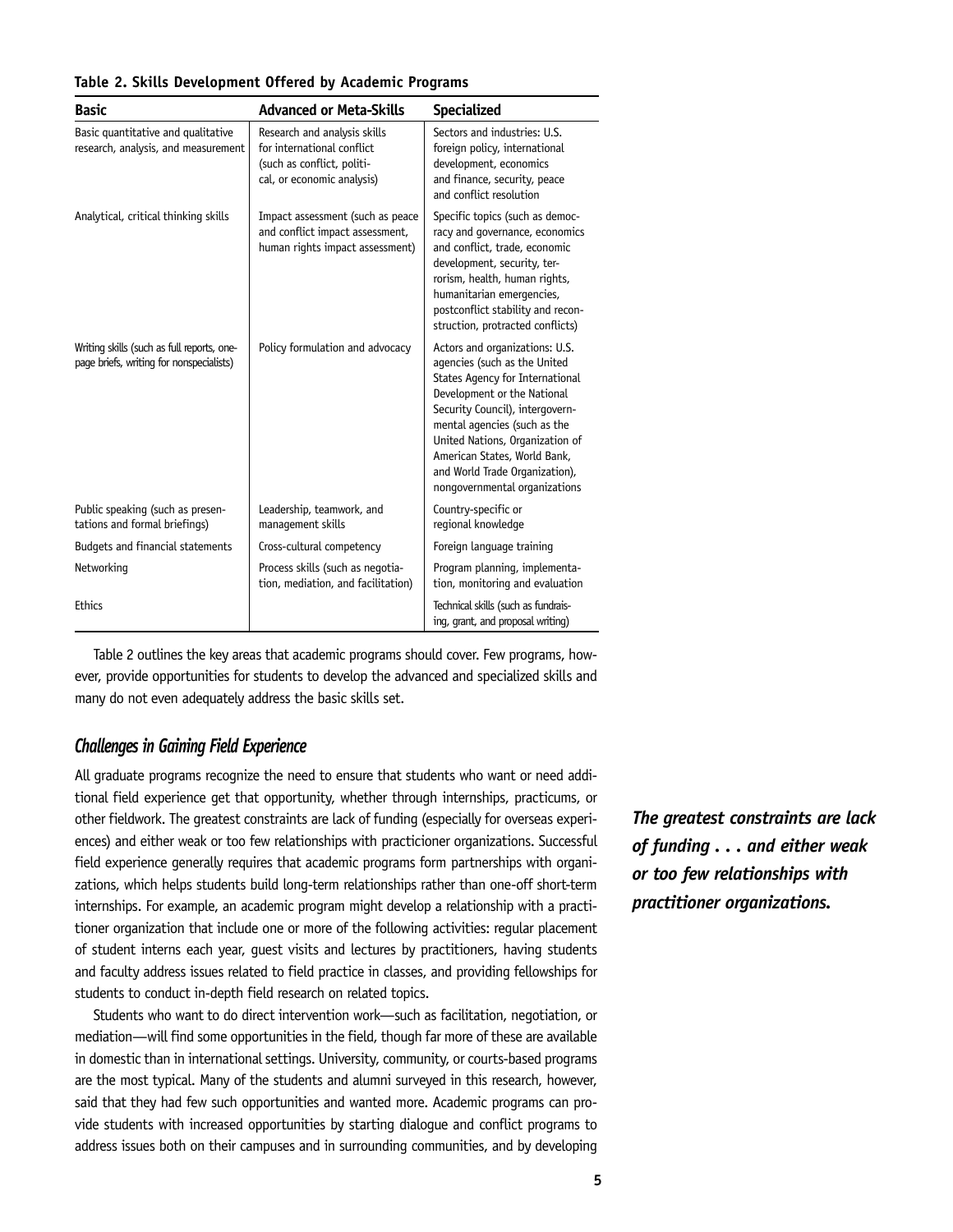strong partnerships with conflict organizations that can provide additional field or training opportunities.

Even fewer overseas opportunities—especially at the policymaking, political, or international level—are available, and these typically entail observing and assisting rather than leading efforts. Among the challenges beyond the constraints already described are the sensitive and long-term nature of international interventions. These interventions require senior-level professional oversight, because of both the personal risks and the need to ensure culturally and politically responsive processes. Although it is challenging to provide such opportunities, programs could work to foster opportunities for their students with partner NGOs, offer study abroad or conflict resolution field programs (or both), and assist students in pursuing fellowships and other opportunities that support these types of experiences. In addition, offering more courses on the concrete knowledge and skills needed to pursue international careers is critical.

### *Conflict Programming: Mainstream or Stand-Alone*

Another theme that emerged is whether organizations focus more on mainstreaming conflict sensitivity into their projects or more on directly conducting projects. Much of the discussion has been mistakenly framed as either mainstreaming or stand-alone projects and divisions, when in fact each approach addresses distinct needs and both can be used within intervention initiatives in the field.

Among organizations focused primarily on humanitarian or development relief, almost all respondents stressed active efforts to mainstream conflict sensitivity throughout their work. This means ensuring that programming, regardless of sector, tries to have a positive influence on conflicts, or at a minimum avoids having a negative impact—the do-no-harm approach. "We need people who know how to mainstream conflict resolution into all areas and programs," a senior staffer at a development organization said. Organizations that define themselves as primarily working in conflict tend to mainstream a conflict perspective into their regular programming.

Many of these organizations are also increasingly adding work on conflict to their work in conflict by integrating conflict resolution and peacebuilding into traditional programming, and developing stand-alone projects that seek to address conflict directly. In addition, many primarily development or humanitarian relief-focused organizations are hiring conflict resolution specialists and creating units or departments that specialize in conflict to aid the process of mainstreaming and adding or integrating conflict resolution and peacebuilding projects.12

Organizations that define themselves as primarily working on conflict tend to conduct stand-alone conflict resolution and peacebuilding projects. They are, however, increasingly involved in more development work, either by rooting their conflict resolution efforts within development-focused projects or by collaborating with development organizations, or sometimes both. Furthermore, conflict resolution organizations engage more and more frequently in projects that seek to build good governance, contribute to economic growth, and foster the rule of law. These developments are in response to the realization that working in conflict and on conflict are both intertwined and necessary for sustainable peace.

# **Gaps Between Programs and Needs**

Faculty, students, alumni, and employers differed significantly on whether students are adequately prepared for careers in international peace and conflict. As indicated in figure 1, the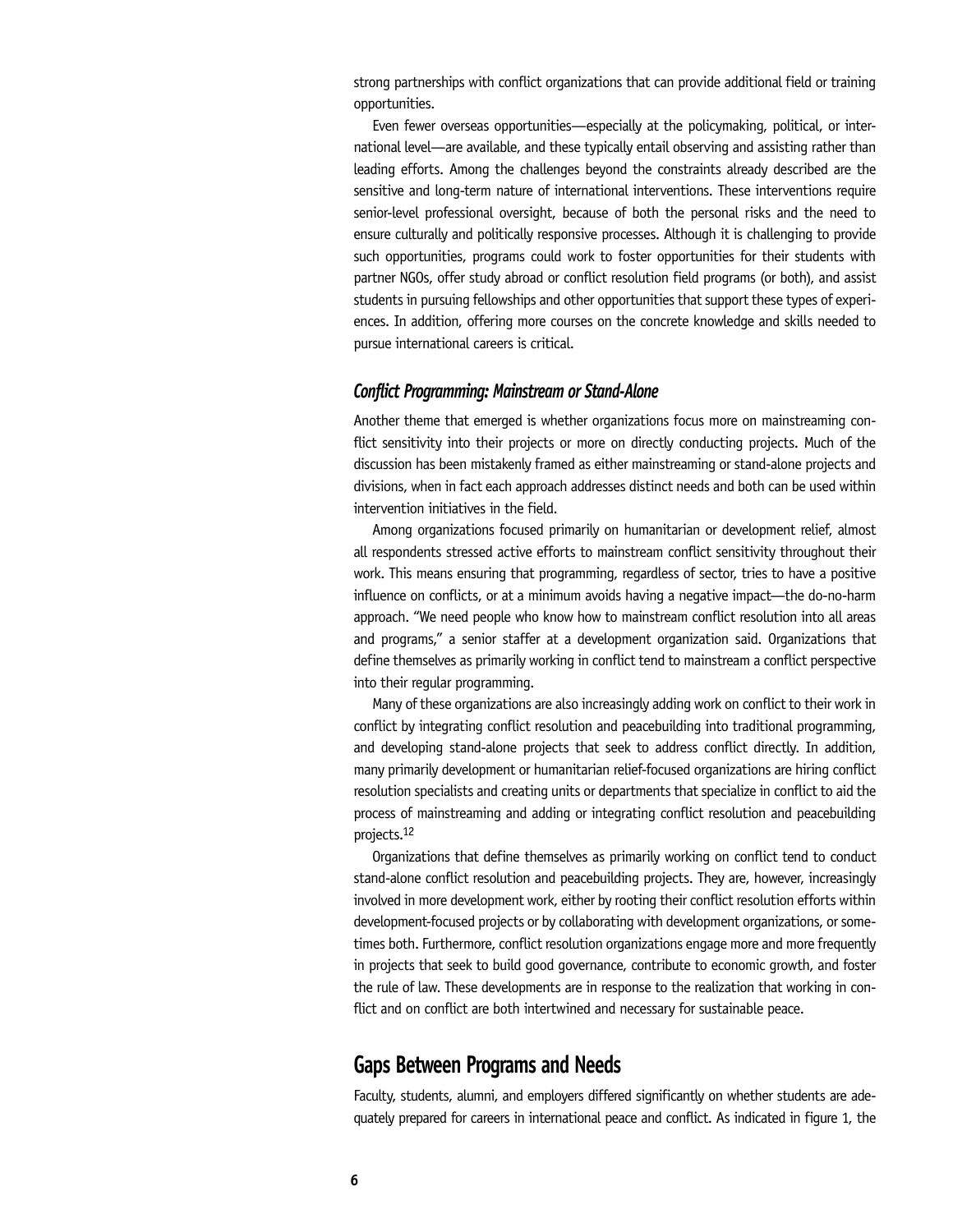#### **Figure 1. Are Students Adequately Prepared?**



vast majority of faculty (nearly 90 percent) agreed with the statement whereas the majority of employers (more than 50 percent) disagreed.

The gaps between academic training and employer needs can be summarized as follows:

*Theory versus practice.* Being able to apply academic expertise to practical needs is of course imperative. All employers rated overseas work and direct applied experience (preferably working on development or conflict-related initiatives) as the most valuable qualification for positions related to international peace and conflict activities. Despite its efforts, academia has not kept up with the needs and expectations of employers. Students and especially alumni have made this clear in almost unanimously calling for academic programs to provide more practical, applied KSAs and increased opportunities for hands-on experience. Several employers felt that students came out of graduate programs filled with theories about the sources and dynamics of conflicts, but not knowing how to translate their knowledge to real-world practice. One practitioner remarked that recent graduates often don't realize that in the field in choosing how to respond to conflict situations, that there is often no ideal response, only the need to choose "the least worst option."

A development specialist explained it this way: "While degrees and/or expertise in conflict resolution are helpful, the majority of the conflict related positions also require additional skills and expertise, such as general program management skills and expertise in another sector (economics, development, health, gender, and so on)."

*Program management.* Employers overwhelmingly rated program management KSAs as essential, though these tended to receive little emphasis in academic strategies. Many students graduate from programs related to international conflict without a basic understanding of program management, fundraising, budgeting, evaluation, and other related tasks so essential to implementing international conflict intervention programs.

*Generalists versus specialists.* Academic programs tend to produce generalists, but what employers say they want are specialists with expertise in particular sectors. Employers seek candidates with a holistic, multidimensional, and multisectoral understanding of the field who can apply that understanding and theory to specific settings and contexts. Employers also emphasized technical skills such as economic development, governance, democratization, or rule of law, more than process skills such as mediation, facilitation, or dialogue. One explanation for this finding is that few positions focus exclusively and directly on conflict resolution and peacebuilding. "Hard subject skills are more important than process skills," a senior consulting professional remarked, "unless it is a project focused exclusively on conflict resolution. Even then, it's important to have some technical skills."

*Employers overwhelmingly rated program management KSAs as essential, though these tended to receive little emphasis in academic strategies.*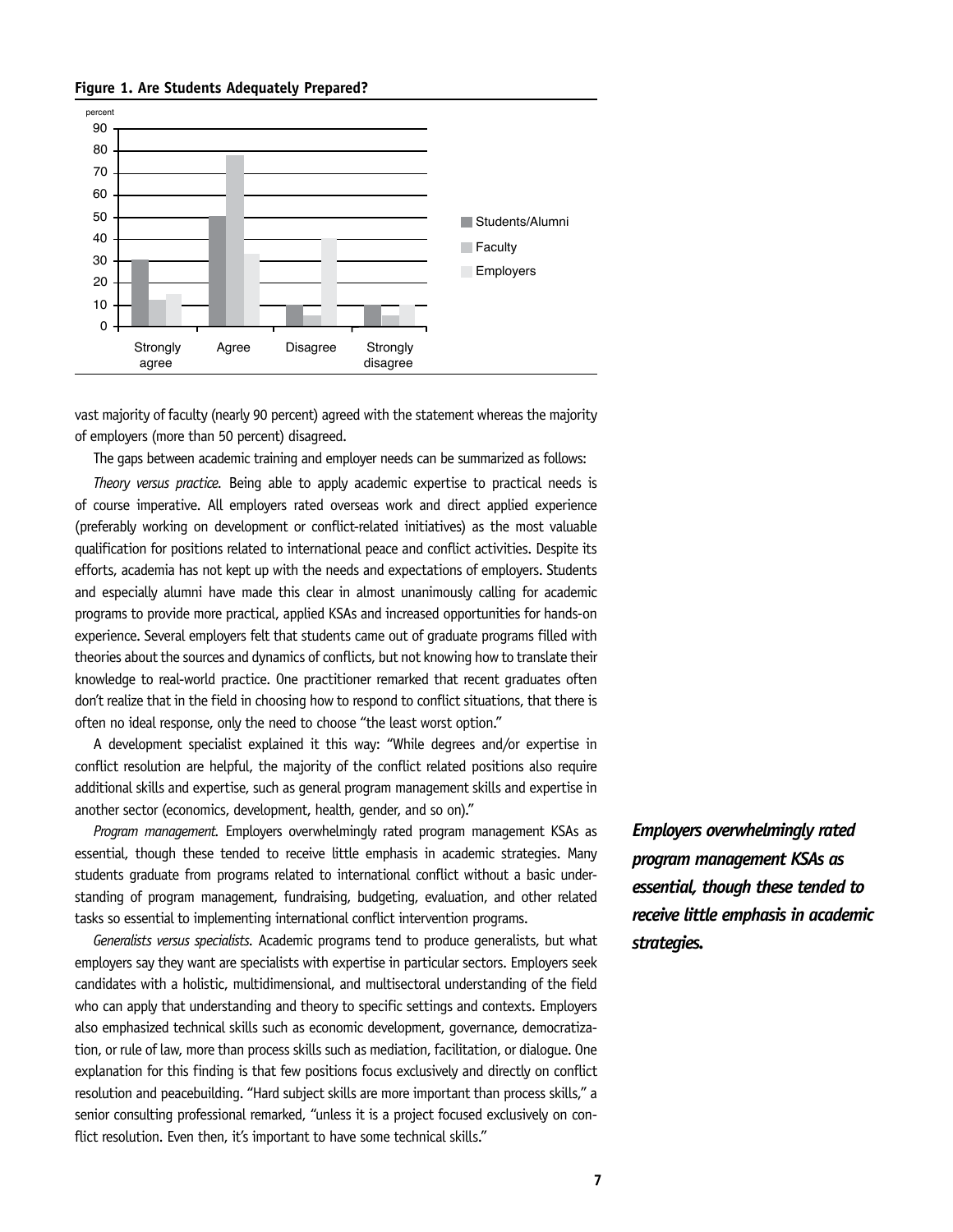Whether students actually develop a specialization depends largely on the electives they took. Unfortunately, many reported having only general notions of what they wanted to do, or more often only a cursory knowledge of what they needed to study and do to qualify for the careers and positions they sought. The scant specialized career advice typical of many programs may explain this deficiency. Programs also need to do more to help students develop competency in sectoral-based conflict programming.

*Conflict resolution mainstreaming and cross-sector development.* Many organizations want not only specialists in traditional functional areas but also individuals who can mainstream conflict sensitivity and conflict resolution into general programming. Employers who highly value conflict expertise and conflict resolution skills seek professionals to apply such skills in a variety of situations and sectors. Several areas were identified as the most pressing gaps: the security sector (among nonmilitary people), rule of law (protection and human rights), and democracy and governance. Academic programs need to ensure that students understand how to integrate conflict resolution skills and techniques across diverse sectors, not see conflict as a stand-alone process.

*Networking and collaboration.* Many employers emphasized the need for people to know the key players in international conflict, both in the United States and internationally. Employers mentioned in particular the United States Agency for International Development (USAID), the United Nations, the World Bank, and European Union institutions, as well as the key nongovernmental organizations and contractors in the field. Many employers also stressed their need for individuals who can develop and manage cooperative relationships with different actors at different levels (such as civilian-military relations, local field partners, funders).

*New language and concepts in the field.* Most employers interviewed, both for profit and nonprofit, receive substantial funding from government agencies, notably USAID, and therefore want and need their employees to understand the culture—that is, terminology, jargon, concepts, and frameworks—of such agencies. Employers emphasized that the ability to translate and fit the organization's culture and methods into those of donor agencies is essential. The same is true of international agencies and U.S. government entities. Many graduating students do not have an adequate understanding of how the "business" of peace functions in terms of funding, contracting, and related areas.

*Political savvy.* Academic programs that use case studies, that familiarize students with government policies and strategies, and that focus on the role of power and personal, organizational, and national interests better prepare students to understand both "what is" and strategies for "what can/should be." An increasing emphasis on conflict advocacy and knowledge of the field and key players is essential in this area.

*Writing skills.* Equally important as field savvy and sophisticated analytical skills is to be able to summarize vast amounts of information, materials, and analysis into concise, wellwritten, and comprehensive reports and concise policy briefs.

# **Gaps Between Programs and Best Practices**

One surprise finding has to do with where employers are falling short. Many faculty, staff, students, and alumni expressed frustration with employers in several areas, including too little employer understanding of what programs actually teach and prepare students to do and of emerging best practices related to international conflict.

Many graduates said their organizations were too traditional in their thinking and approaches to international conflict, and did not adequately understand or appreciate the knowledge, skills, and abilities the graduates had to offer. According to one mid-level alumnus with conflict resolution expertise working in an intergovernmental agency, "They just

*Employers emphasized that the ability to translate and fit the organization's culture and methods into those of donor agencies is essential.*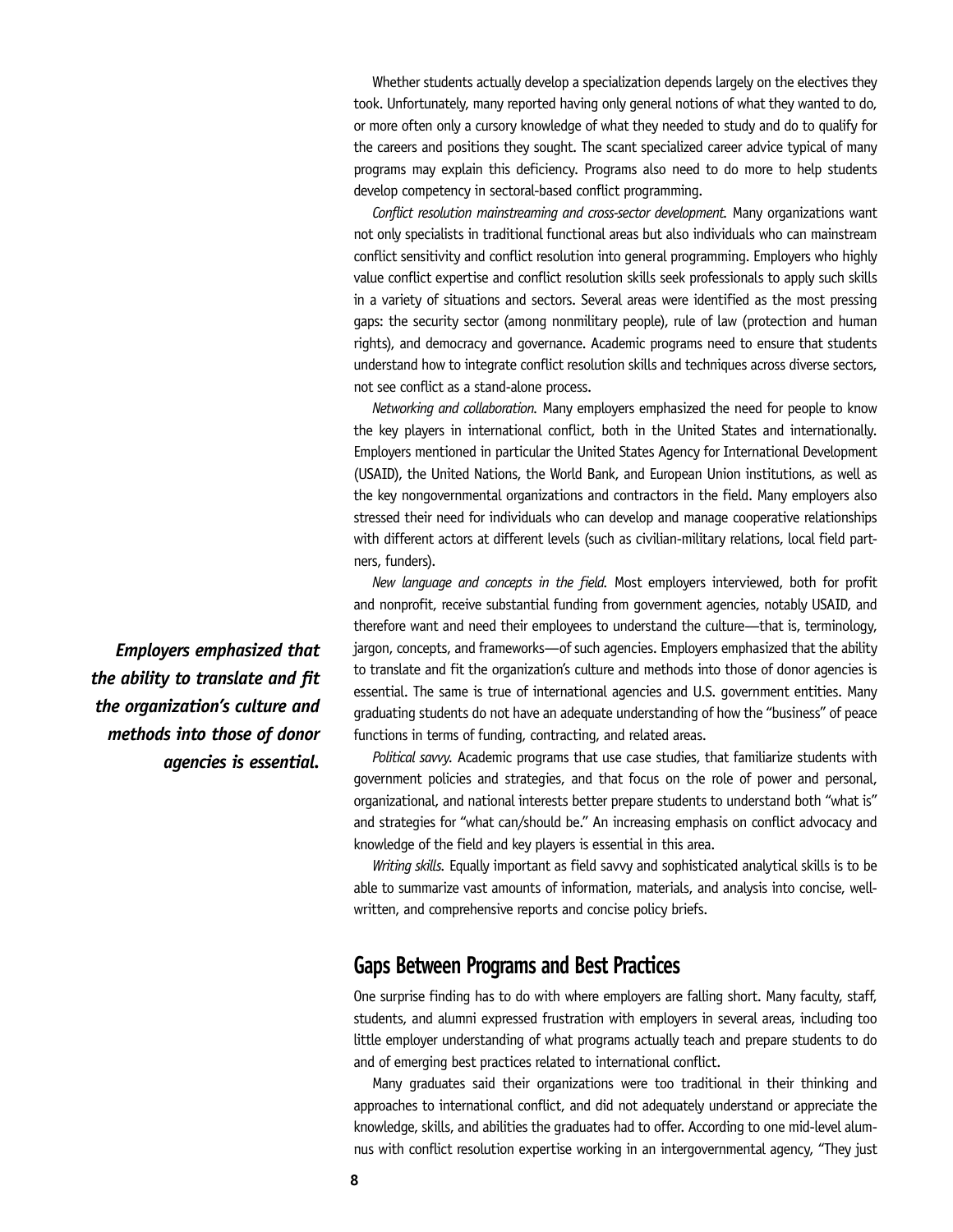don't understand the importance of process [referring to facilitation, dialogue, and interestbased negotiation]. They use the new language of conflict resolution, but still practice distributive bargaining. They still do things the old way. My organization needs to be more strategic and have a conflict resolution perspective of the range of intervention options."

Some employers acknowledged that their organizations had neither adequately conceptualized their work related to international conflict nor adapted to changing realities and needs. An individual in a consulting firm that supports development activities remarked, "We don't know how to define international conflict work and that is one of our problems. One of the things we're trying to do [in my department] is get the rest of the organization to look at programs through a conflict lens; to be able to do conflict assessment and respond to USAID mission requests and be more aware of what donors are interested in. We are still too tied to our traditional sectors of work and too focused on economic development. We need to look at conflict and development. We haven't fully recognized the importance of conflict management and mitigation as an organization."

Although many organizations recognize the need for mainstreaming peace and conflict into their general programming, understanding of the potential benefit that academic programs and their students can provide to these organizations, regardless of the specific job functions, is still in short supply. One faculty program director in peace operations lamented, "A lot of employers don't know they need what we're doing. So, we put students out there with our understanding to help spread the understanding of why what we do is important. Some employers now get it—it's a bottom up approach."

The lack of employer knowledge and understanding is compounded by the difficulties many alumni experience in adequately articulating their perspectives to their supervisor or the organization in general. Graduates need to learn how to translate what they know and do into accessible language and understand the particular jargons associated with different agencies and fields. For example, where most academic programs use the terms *conflict management* and *conflict resolution,* USAID uses *conflict management* and *mitigation*, and the U.S. military tends to use *postconflict stabilization* or *reconstruction*. In addition, as one alumnus from a conflict resolution program said, "The conflict resolution lingo is still not very widespread in the policy community."

As relatively junior-level employees, many alumni responded that they had too little credibility and clout to influence thinking and practices within their organization. They hoped that as more people with newer degrees specializing in international peace and conflict rise up the career ladder, that organizations will be more open to new ideas and practices. One alum working in an intergovernmental agency said, for example, "We have conflict resolution specialists working in specific conflicts on the ground, but so much is shaped and determined by political things and forces and we don't have conflict resolution people at that level. No one is making the translation to that level. We need people with a conflict resolution perspective to get elevated to those high-level positions."

# **Explaining the Gaps**

We offer four possible reasons for the gaps between academic programs and employer needs. We also offer several recommendations on how academic programs can fill the gaps.

First, no consensus has been reached as to the appropriate role of academic programs in relation to employers. An implied assumption in most academic programs is that they provide the foundation on which students can enter the work world, after which each employer is responsible for training the graduates to meet the particular needs of the positions for which they are hired. But a tension remains between academic programs and employers regarding the role of academia in preparing graduate students and the role of employers in *The lack of employer knowledge and understanding is compounded by the difficulties many alumni experience in adequately articulating their perspectives to their supervisor or the organization.*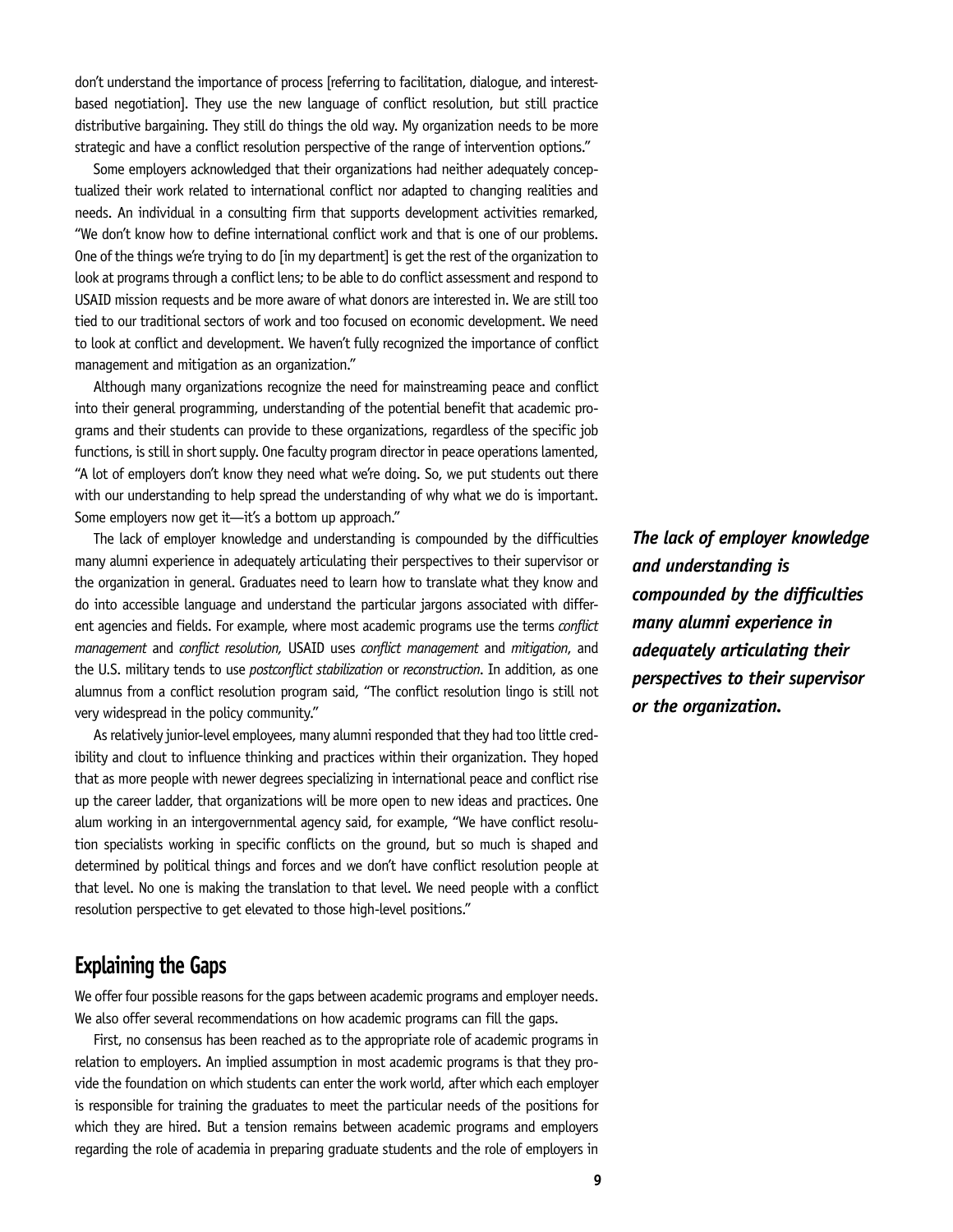training and mentoring these students as they enter the workplace. As explained earlier, employers want graduates to have not only theoretical knowledge, but also practical skills that fit their organizational needs.

This tension exists between employers and the more traditional social science academic programs, such as political science, international relations, and international development. Another critical issue is the degree to which graduate education is about developing critical thinking and writing skills in tandem with specific sectoral knowledge and the degree to which it focuses more on professional training. A specific challenge to the field of international conflict management is that employers are less familiar with it—a relatively new field—and its graduates. In this case, part of the gap might be perceptual and that graduates of international conflict management and peacebuilding programs are just as prepared (or unprepared) for work as those with more traditional degrees. Nevertheless, the previous sections suggest real gaps and much room for improvement and greater coordination and communication on both sides.

Second, although the university faculty and staff interviewed acknowledged the need to provide students with practical and applied KSAs, academic programs face real constraints related to the number of credit hours or coursework they can demand. Masters programs generally range from thirty-six to forty-five credit hours, which means that students take about twelve to fifteen courses for their degrees. For those who offer only certificate programs or concentrations related to international conflict, the credit hours drop to nine to fifteen credit hours, or three to five courses. Students can therefore take only a limited number of courses. The majority of these courses tend to emphasize theory, knowledge, and understanding more than practical skills and application.

Third, opportunities for students to gain hands-on field experience, especially abroad, are relatively limited. Students face a perpetual Catch-22. Employers want applicants with field experience, but if all employers want this, how are students to get their first experience? Although all programs provide some opportunities for field experience, in general, opportunities are few and far between for people to gain experience abroad, especially hands-on work in conflict areas, whether focused on development practice or directly on conflict resolution practice, and also whether through their academic program, other institutions, or on their own. A significant related obstacle for most students is the lack of funding to enable their travel abroad, especially for unpaid work.

Fourth is the lack of a coherent, well-defined academic discipline that encompasses all the different programs related to international peace and conflict. One academic asked, "One of the big questions is how to measure and define conflict. What do we mean by conflict?" Similarly, a senior staff person in a consulting firm observed, "We don't know how to define international conflict work and that is one of our problems." Given the breadth of programs surveyed for this research, they vary greatly in their program goals and curriculum. No agreed-upon comprehensive, unifying framework shows how different foci are interrelated. In addition, the need remains for both academic institutions and employers from the West to identify how best to "export" Western-based conflict resolution theories and practice and make them culturally and contextually appropriate and to develop improved practice and models based on local practices. The lack of a coherent, well-defined field makes it difficult for both academia and employers to meet each other's expectations and needs.

Similarly, consensus is also limited on what core competencies might be used to guide academic curricular development.<sup>13</sup> This, of course, makes it difficult for people within the field to clearly articulate what the field is and how their particular program or expertise fits into an overall conceptualization of the field. At the same time, academic programs could make the field more coherent by better addressing the needs of employers. A two-way conversation would benefit both sides.

*The lack of a coherent, welldefined field makes it difficult for both academia and employers to meet each other's expectations and needs.*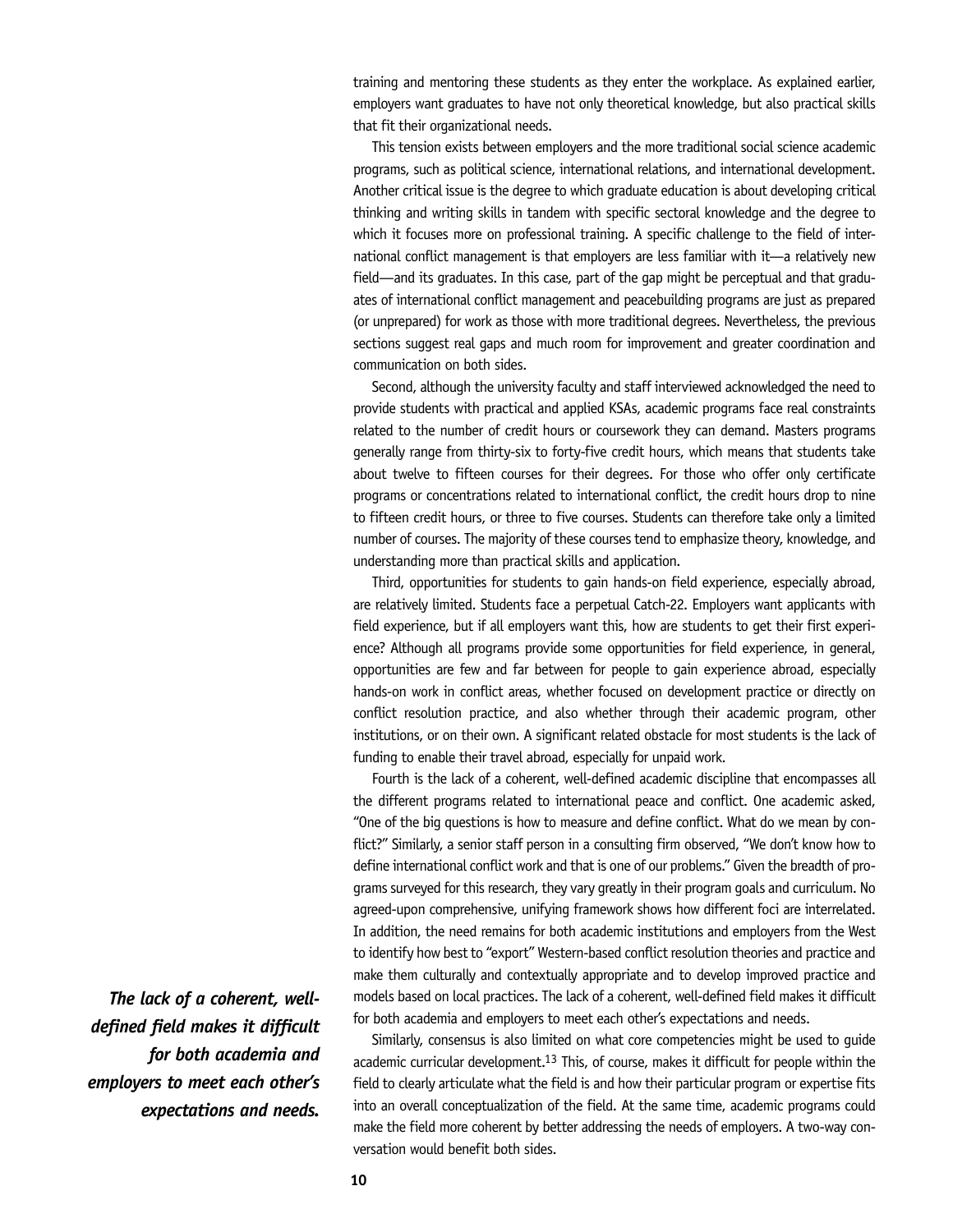It is clear that both academic programs and employers need help in conceptualizing the field, their place in it, and the core knowledge, skills, and abilities necessary for effective practice.

# **Recommendations for the Field**

Academic institutions providing international peace and conflict curricula and organizations employing graduates from those programs can advance the field by working together to close the gap revealed in this study. Obligations fall on both sides to make sincere efforts to reform how the field trains its professionals and how it engages those professionals in the work of international peace and conflict.

For faculty teaching in the field and for academic international peace and conflict programs, the recommendations are broad. Many focus on getting a better handle on field experience requirements. International peace and conflict programs need to improve their applied offerings such as internships that provide students the opportunity to work on real world problems, especially work abroad in conflict areas. Strong partnerships with practitioner organizations to facilitate on-going learning and field placements need to be developed. This also will require innovative funding to help support students who undertake field work. In addition, students would benefit from more mentoring with faculty and potential employers, as well as stronger links with organizations and professionals in the field. Faculty also can do a better job of promoting the field with organizations and constituencies that hire graduates. In addition, academic advising and in particular career counseling needs to be emphasized more. Depending on the size of a program, career and professional development staff with significant knowledge and understanding of the field would help considerably in placing graduates in jobs.

Academics also need to reconsider some of the 'in class' curricular direction of programs. International peace and conflict efforts would be improved with more courses that emphasize the program management aspects of the field. Consensus needs to be reached on conceptual frameworks and core competencies. On a related note, more time needs to be devoted to helping students understand the theory-practice link. Employers want to see graduates who can translate theory into practice.

Finally, students would benefit by interacting with faculty and students from different countries, cultures, and backgrounds. The learning environment would also be greatly enhanced by further exploring conflict in the developing parts of the world with those who have experienced conflict first hand.

In addition, employers need to partner with graduate programs in developing more applied opportunities for students. In doing so, employers would also benefit by learning more about what international peace and conflict programs actually teach and prepare students for, which would in turn enable them to better understand the benefit of graduate work and degrees in this field.

A related issue is the overall lack of influence and credibility that graduates of international peace and conflict programs have. This might (and should) be counteracted several ways: by better publicizing the successes and achievements of the academic programs, faculty, and students; by ensuring that research is closely tied to policy and practice; by fostering long-term partnerships with practitioner and policy organizations, and by fostering greater understanding of the field through individual meetings and networking organizations. Advocates for using conflict resolution knowledge, skills, and abilities who are well placed in senior positions across employment environments especially, within government, are definitely needed.

These recommendations support strategies that will help close the gap between academic programs and employers in the international conflict field. To better prepare peace *International peace and conflict efforts would be improved with more courses that emphasize the program management aspects of the field.*